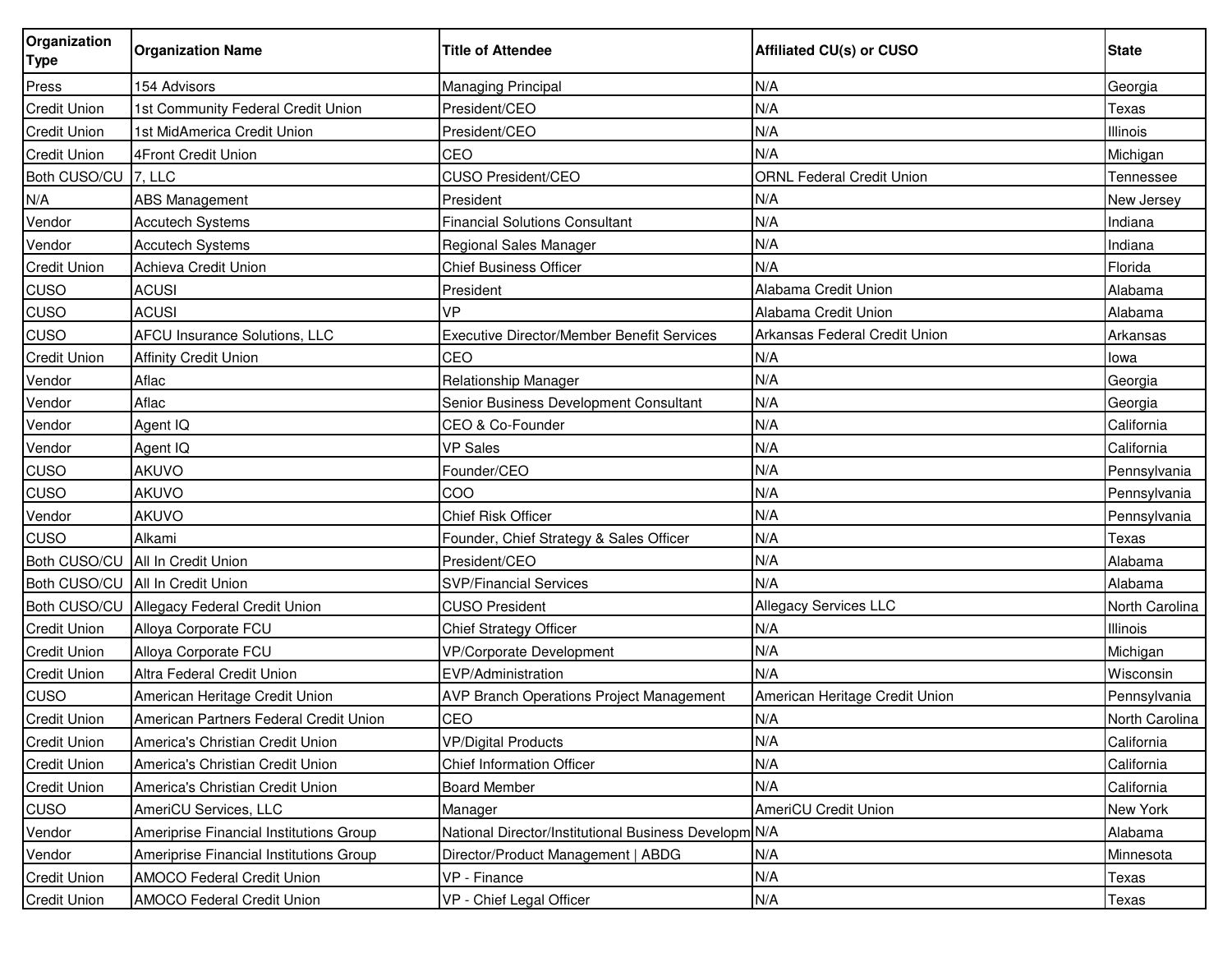| <b>Credit Union</b> | <b>AMOCO Federal Credit Union</b>               | <b>Chief Financial Officer</b>        | N/A                                                                                                                                                                                          | Texas             |
|---------------------|-------------------------------------------------|---------------------------------------|----------------------------------------------------------------------------------------------------------------------------------------------------------------------------------------------|-------------------|
| <b>CUSO</b>         | Apollo Insurance Services                       | <b>VP/Operations</b>                  | Kinecta Federal Credit Union                                                                                                                                                                 | California        |
| Both CUSO/CU        | Apollo/Kinecta                                  | <b>VP/Insurance Services</b>          | Apollo/Kinecta                                                                                                                                                                               | California        |
| <b>Credit Union</b> | Ardent CU                                       | President/CEO                         | N/A                                                                                                                                                                                          | Pennsylvania      |
| <b>CUSO</b>         | <b>Area Financial Services</b>                  | President/CEO                         | Directions Credit Union, Firelands Federal Credit<br>Union, Impact Credit Union, Fremont Federal Credit<br>Union, Midwest Community Federal Credit Union,<br>Glass City Federal Credit Union | Ohio              |
| <b>CUSO</b>         | Arkatechture                                    | <b>Chief Executive Officer</b>        |                                                                                                                                                                                              | Maine             |
| <b>CUSO</b>         | Arkatechture                                    | <b>Chief Commercial Officer</b>       |                                                                                                                                                                                              | Maine             |
| <b>CUSO</b>         | Aux, LLC                                        | CEO                                   | N/A                                                                                                                                                                                          | Colorado          |
| <b>CUSO</b>         | BenefisCU                                       | CEO                                   | Goldenwest Federal Credit Union                                                                                                                                                              | Texas             |
| <b>CUSO</b>         | BenefisCU                                       | Principal                             | Goldenwest Federal Credit Union                                                                                                                                                              | Texas             |
| Vendor              | <b>Black Knight</b>                             | SVP/Sales                             | N/A                                                                                                                                                                                          | Florida           |
| Vendor              | <b>Black Knight</b>                             | VP/Sales-Great Lakes Region           | N/A                                                                                                                                                                                          | Florida           |
| Vendor              | <b>Black Knight</b>                             | Managing Director                     | N/A                                                                                                                                                                                          | Florida           |
| Vendor              | <b>Black Knight</b>                             | SVP, Enterprise Sales Director        | N/A                                                                                                                                                                                          | Florida           |
| Vendor              | <b>Black Knight</b>                             | <b>Business Development</b>           | N/A                                                                                                                                                                                          | Florida           |
| Vendor              | <b>Black Knight</b>                             | <b>VP Sales</b>                       | N/A                                                                                                                                                                                          | Florida           |
| <b>CUSO</b>         | <b>Bonifii</b>                                  | President/CEO                         | N/A                                                                                                                                                                                          | Colorado          |
| <b>CUSO</b>         | Business Lending Group, LLC                     | Director of Operations                | Verve, a Credit Union                                                                                                                                                                        | Wisconsin         |
| <b>CUSO</b>         | Callahan & Associates, Inc.                     | <b>Chief Collaboration Officer</b>    | N/A                                                                                                                                                                                          | District of Colun |
| <b>Credit Union</b> | <b>Canvas Credit Union</b>                      | Chief People & Strategy Officer       | N/A                                                                                                                                                                                          | Colorado          |
| N/A                 | Capstone Strategic, Inc.                        | Partner                               | N/A                                                                                                                                                                                          | Virginia          |
| <b>CUSO</b>         | Centennial Lending                              | CEO                                   | N/A                                                                                                                                                                                          | Colorado          |
| <b>CUSO</b>         | <b>Centennial Lending</b>                       | SVP/Growth                            | N/A                                                                                                                                                                                          | Colorado          |
| Vendor              | Cetera Financial Institutions                   | SVP/Head of Business Development      | N/A                                                                                                                                                                                          | Minnesota         |
| Vendor              | Cetera Financial Institutions                   | <b>Business Development Recruiter</b> | N/A                                                                                                                                                                                          | Minnesota         |
| Press               | Charles-Kenyon Consulting & Marketing           | Publisher                             | N/A                                                                                                                                                                                          | California        |
| <b>Credit Union</b> | Chartway FCU                                    | <b>SVP/Member Solutions Services</b>  | N/A                                                                                                                                                                                          | Virginia          |
| <b>Credit Union</b> | Chartway FCU                                    | <b>Associate Director</b>             | N/A                                                                                                                                                                                          | Virginia          |
| Vendor              | CheckAlt                                        | <b>EVP/Credit Union Relationships</b> | N/A                                                                                                                                                                                          | New York          |
| N/A                 | <b>Christian Care Ministry</b>                  | <b>Director Product Development</b>   | <b>Christian Care Ministry</b>                                                                                                                                                               | Florida           |
| Both CUSO/CU        | <b>Coastal Credit Union</b>                     | SVP/Chief Retail Officer              | Coastal Federal Financial Group                                                                                                                                                              | North Carolina    |
| Both CUSO/CU        | <b>Collins Community Credit Union</b>           | <b>CFO</b>                            | N/A                                                                                                                                                                                          | lowa              |
| Both CUSO/CU        | <b>Collins Community Credit Union</b>           | Vice President Marketing              | N/A                                                                                                                                                                                          | lowa              |
| <b>CUSO</b>         | Collins Insurance CUSO                          | Director/Business Development         | <b>Collins Community Credit Union</b>                                                                                                                                                        | lowa              |
| <b>CUSO</b>         | Community Business Lenders Service Company, CEO |                                       | N/A                                                                                                                                                                                          | lowa              |
| <b>CUSO</b>         | <b>Connect Financial Software Solutions</b>     | CEO                                   | Multiple                                                                                                                                                                                     | Utah              |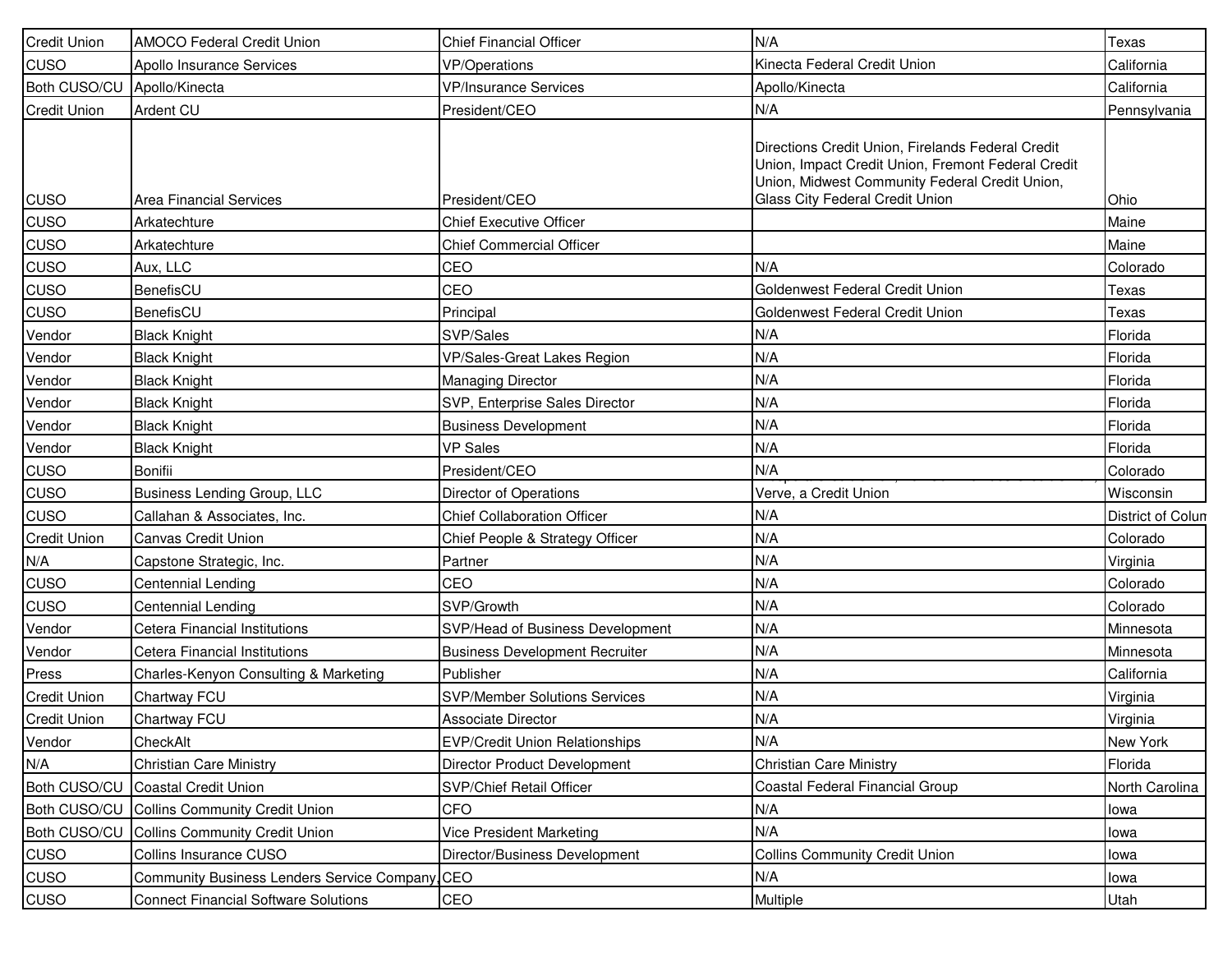|                     |                                       |                                        | We have 11 Credit Union Investors, Coastal, Georgia's<br>Own, Kinecta, Meritrust, Nusenda, Farmers, Teachers, |                 |
|---------------------|---------------------------------------|----------------------------------------|---------------------------------------------------------------------------------------------------------------|-----------------|
| CUSO                | <b>Consellation Digital Partners</b>  | SVP/Sales & Marketing                  | CFCU, Affinity, Mission and TwinStar                                                                          | North Carolina  |
| CUSO                | <b>Constellation Digital Partners</b> | President and CEO                      | Own, Kinecta, Meritrust, Nusenda, Farmers, Teachers,                                                          | North Carolina  |
| <b>Credit Union</b> | <b>Consumers Credit Union</b>         | President                              | N/A                                                                                                           | Illinois        |
| CUSO                | <b>CO-OP Financial Services</b>       | <b>SVP/Corporate Strategy</b>          | N/A                                                                                                           | North Carolina  |
| CUSO                | <b>CO-OP Financial Services</b>       | <b>Chief Revenue Officer</b>           | N/A                                                                                                           | California      |
| CUSO                | <b>Copper Financial</b>               | President                              | CommunityAmerica Credit Union                                                                                 | Kansas          |
| CUSO                | <b>Copper Financial</b>               | <b>Chief Operating Officer</b>         | CommunityAmerica Credit Union                                                                                 | Kansas          |
| CUSO                | Copper Financial                      | <b>Marketing Specialist</b>            | CommunityAmerica Credit Union                                                                                 | Kansas          |
|                     | Trade Associatio Cornerstone League   | President/CEO                          | N/A                                                                                                           | Texas           |
| CUSO                | CourseMark                            | Sales Development                      | <b>Collins Community Credit Union</b>                                                                         | lowa            |
| CUSO                | CourseMark                            | Director of Operations/Client Services | <b>Collins Community Credit Union</b>                                                                         | Colorado        |
| CUSO                | CourseMark                            | CEO/President                          | <b>Collins Community Credit Union</b>                                                                         | Texas           |
| N/A                 | <b>Credibility Capital</b>            | CEO                                    | N/A                                                                                                           | Columbia        |
| CUSO                | Credit Union Insurance Agency, LLC    | Manager                                | Vantage Credit Union                                                                                          | Missouri        |
| Press               | <b>Credit Union Times</b>             | <b>National Sales Director</b>         | N/A                                                                                                           | New York        |
| Press               | <b>Credit Union Times</b>             | <b>Account Executive</b>               | N/A                                                                                                           | <b>New York</b> |
| Vendor              | Credit Unions First, Inc.             | CEO                                    | N/A                                                                                                           | Colorado        |
| Vendor              | <b>CRMNEXT</b>                        | Director/Strategic Accounts            | N/A                                                                                                           | Utah            |
| Vendor              | <b>CRMNEXT</b>                        | Marketing Manager                      | N/A                                                                                                           | Utah            |
| Vendor              | <b>CRMNEXT</b>                        | Director/Sales                         | N/A                                                                                                           | Utah            |
| Vendor              | <b>CRMNEXT</b>                        | VP/Partnerships & Product              | N/A                                                                                                           | Utah            |
| Vendor              | <b>CRMNEXT</b>                        | Growth Marketing Manager               | N/A                                                                                                           | Utah            |
| CUSO                | CU Alliance, LLC                      | President/CEO                          | N/A                                                                                                           | Texas           |
| CUSO                | CU Alliance, LLC                      | <b>EVP</b>                             | N/A                                                                                                           | Texas           |
| CUSO                | <b>CU Benefits Alliance</b>           | CEO                                    | <b>Maps Credit Union</b>                                                                                      | Oregon          |
| CUSO                | <b>CU Business Group</b>              | SVP/COO                                | N/A                                                                                                           | Oregon          |
| CUSO                | <b>CU Business Group</b>              | SVP/Credit Administration              | N/A                                                                                                           | Oregon          |
| CUSO                | <b>CU Capital Management</b>          | CEO                                    | N/A                                                                                                           | California      |
| CUSO                | CU Dealer Direct, LLC                 | CEO                                    | Twin Star, OBee and North Coast                                                                               | Washington      |
| CUSO                | <b>CU Direct</b>                      | <b>CU Sales Director</b>               | N/A                                                                                                           | California      |
| CUSO                | <b>CU Direct Corp</b>                 | EVP Sales, Origence CRM                | N/A                                                                                                           | California      |
| CUSO                | <b>CU Equipment Finance</b>           | <b>Operations Analyst</b>              | MAPS, Trustone, Vibrant                                                                                       | Minnesota       |
| CUSO                | <b>CU Evolution</b>                   | President                              | LiFE FCU, Family 1st of Texas FCU                                                                             | Texas           |
| CUSO                | <b>CU Evolution</b>                   | CEO                                    | LiFE FCU, Family 1st of Tx FCU                                                                                | Texas           |
| CUSO                | <b>CU Financial Group</b>             | Manager/Marketing                      | ACU of Texas                                                                                                  | Texas           |
| <b>CUSO</b>         | <b>CU Financial Group</b>             | Licensed Principal                     | ACU of Texas                                                                                                  | Texas           |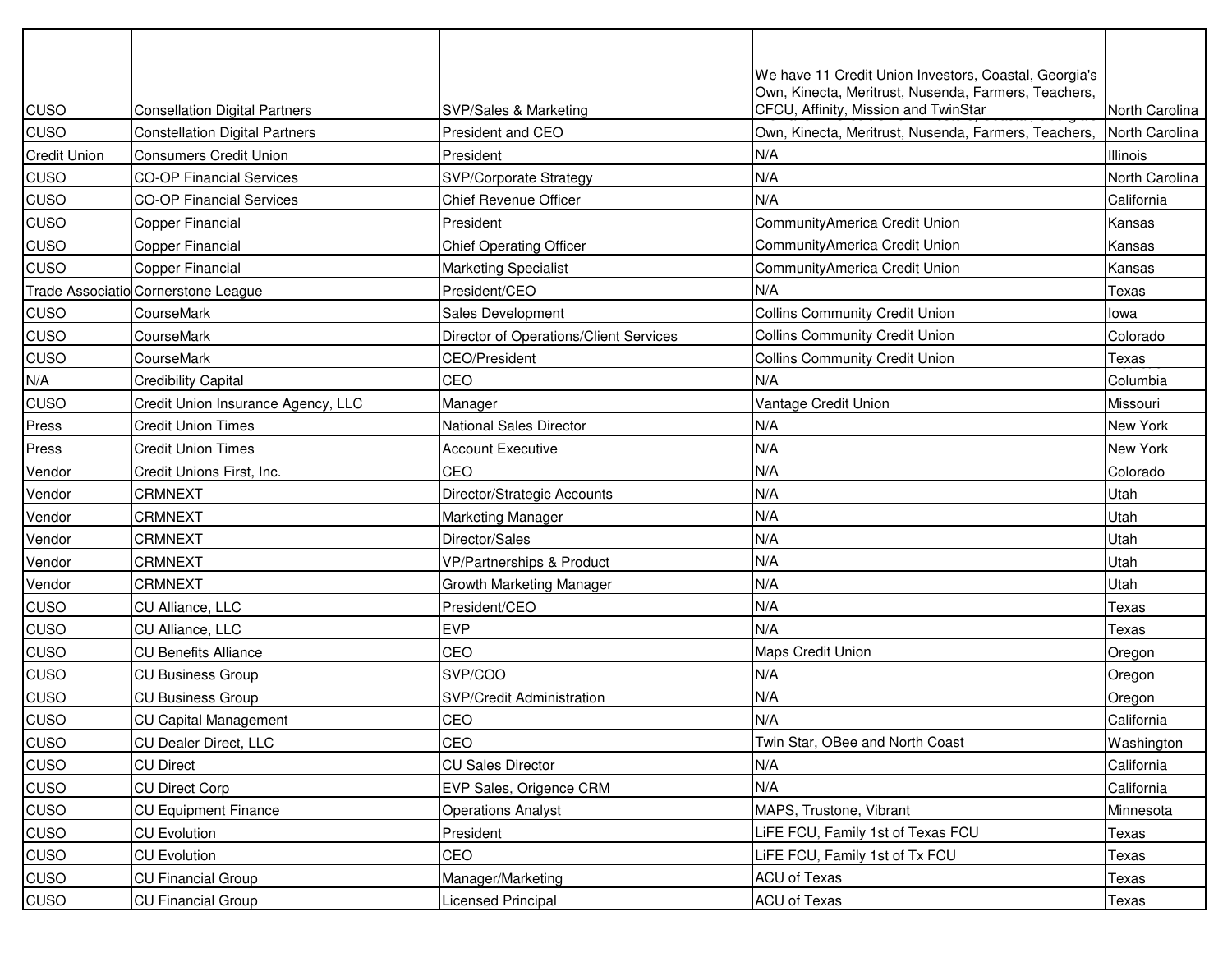| <b>CUSO</b>         | <b>CU Financial Group</b>               | Insurance Service Manager                        | <b>ACU of Texas</b>                                 | Texas             |
|---------------------|-----------------------------------------|--------------------------------------------------|-----------------------------------------------------|-------------------|
| <b>CUSO</b>         | <b>CU NextGen</b>                       | CEO                                              | N/A                                                 | Wisconsin         |
| <b>CUSO</b>         | <b>CU NextGen</b>                       | VP/Technology                                    | N/A                                                 | Delaware          |
| <b>CUSO</b>         | <b>CU Realty Services</b>               | Director of New Business Development             |                                                     | Washington        |
| <b>CUSO</b>         | <b>CU SOL</b>                           | CEO                                              | U.S. Eagle FCU, Rio Grande CU, GPO FCU,             | New Mexico        |
| <b>CUSO</b>         | <b>CU Solutions Group</b>               | <b>CEO</b>                                       | 2000                                                | Michigan          |
| <b>CUSO</b>         | <b>CU Student Choice</b>                | <b>Chief Revenue Officer</b>                     | N/A                                                 | District of Colun |
| <b>CUSO</b>         | CU Student Choice/Callahan & Associates | President/CEO                                    | <b>CU Student Choice &amp; Callahan &amp; Assoc</b> | District of Colun |
| <b>CUSO</b>         | <b>CU Wireless</b>                      | CEO                                              | <b>Maps Credit Union</b>                            | Oregon            |
| <b>CUSO</b>         | CU*Answers                              | CEO                                              | N/A                                                 | Michigan          |
| <b>CUSO</b>         | CU*Answers                              | <b>CFO</b>                                       | N/A                                                 | Michigan          |
| <b>CUSO</b>         | <b>CU*Answers</b>                       | Regional Sales Representative                    | N/A                                                 | Michigan          |
| <b>CUSO</b>         | CU*Answers                              | Manager/Marketplace Alliances                    | N/A                                                 | Michigan          |
| Both CUSO/CU        | CUMONT, LLC                             | President/CEO                                    | <b>Billings Federal Credit Union</b>                | Montana           |
| Vendor              | <b>CUNA Mutual Group</b>                | Sr. Sales Market Manager                         | N/A                                                 | Wisconsin         |
| Vendor              | <b>CUNA Mutual Group</b>                | Sales Professional, Investment Solutions         | N/A                                                 | Wisconsin         |
| Vendor              | <b>CUNA Mutual Group</b>                | <b>CBSI Program Acquisition Specialist</b>       | N/A                                                 | Wisconsin         |
| Vendor              | <b>CUNA Mutual Group</b>                | SVP, B2B Sales                                   | N/A                                                 | Wisconsin         |
| Vendor              | <b>CUNA Mutual Group</b>                | <b>TruStage Specialist</b>                       | N/A                                                 | Wisconsin         |
| Vendor              | <b>CUNA Mutual Group</b>                | Director, Digital Lending                        | N/A                                                 | Wisconsin         |
| Vendor              | <b>CUNA Mutual Group</b>                | <b>Executive Benefits Specialist</b>             | N/A                                                 | Wisconsin         |
| Vendor              | <b>CUNA Mutual Group</b>                | Associate, Corporate Development & CMFG Vent N/A |                                                     | Wisconsin         |
| Vendor              | <b>CUNA Strategic Services</b>          | Alliance Manager                                 | N/A                                                 | Wisconsin         |
| Vendor              | <b>CUNA Strategic Services</b>          | President                                        | N/A                                                 | Wisconsin         |
| Vendor              | <b>CUNA Strategic Services</b>          | Alliance Manager                                 | N/A                                                 | Wisconsin         |
| <b>CUSO</b>         | CUProdigy                               | CEO                                              | N/A                                                 | Utah              |
| <b>CUSO</b>         | CUProdigy                               | COO                                              | N/A                                                 | Utah              |
| <b>CUSO</b>         | CURevl, LLC                             | Chairman                                         | N/A                                                 | Texas             |
| CUSO                | <b>Curgl Collective</b>                 | President/CEO                                    | N/A                                                 | lowa              |
| <b>CUSO</b>         | <b>CUSO Financial Services</b>          | Managing Director/Chief Relationship Manager     | N/A                                                 | California        |
| CUSO                | <b>CUSO Financial Services</b>          | <b>VP/Business Development</b>                   | N/A                                                 | California        |
| CUSO                | <b>CUSO Financial Services</b>          | Executive Director/Program Development           | N/A                                                 | California        |
| Press               | CUToday.info                            | Cooperator in Chief                              | N/A                                                 | Florida           |
| N/A                 | Daggett Enterprises USA, LLC            | President                                        | N/A                                                 | Maine             |
| <b>CUSO</b>         | Datava                                  | Vice President                                   | American Heritage Credit Union                      | Colorado          |
| CUSO                | Datava                                  | <b>CTO</b>                                       | American Heritage Credit Union                      | Colorado          |
| <b>CUSO</b>         | Datava                                  | Vice President                                   | American Heritage Credit Union                      | Colorado          |
| <b>CUSO</b>         | Define Mortgage Solutions               | CEO                                              | Desert Financial Credit Union                       | Arizona           |
| <b>Credit Union</b> | Desert Financial Credit Union           | President/CEO                                    | N/A                                                 | Arizona           |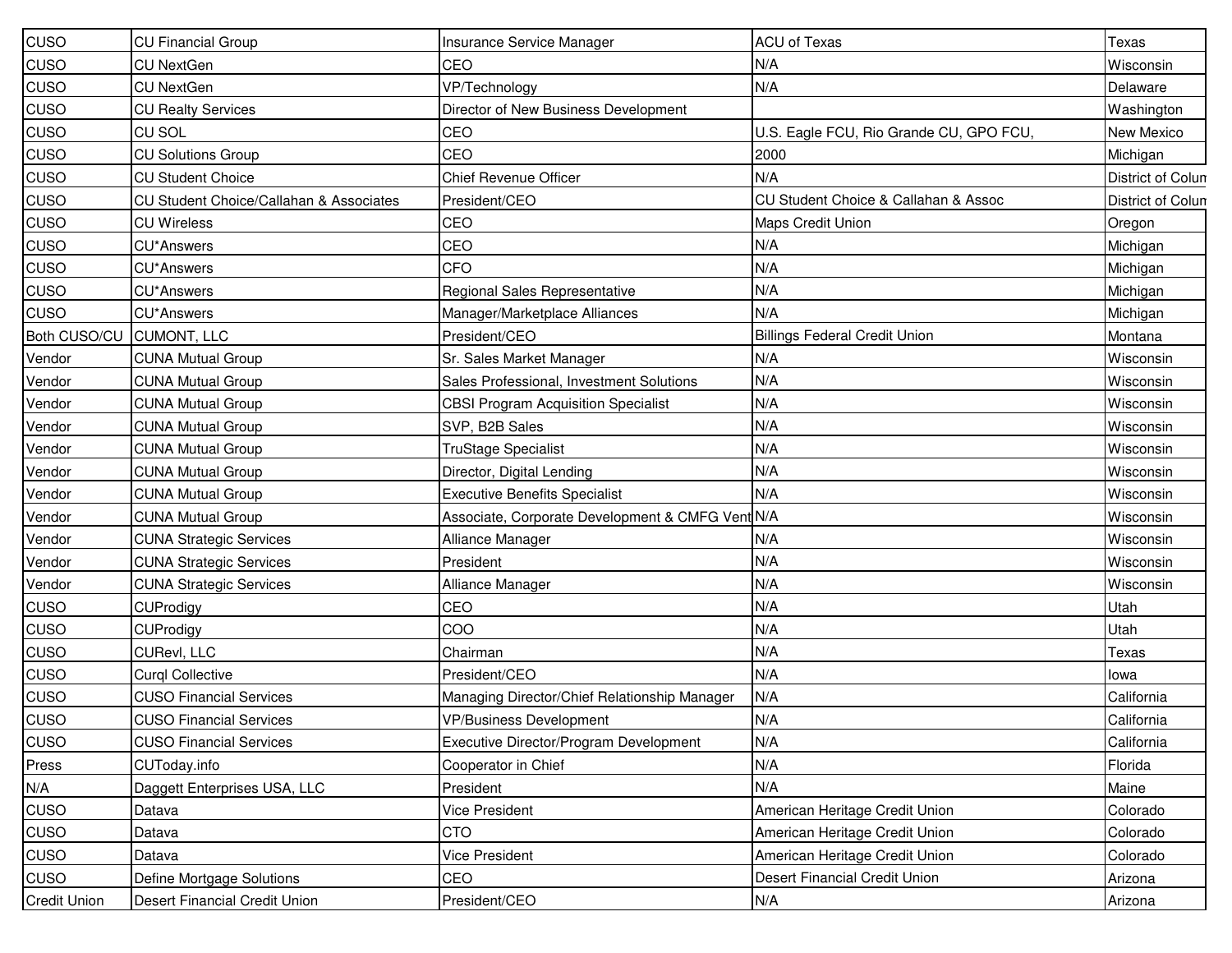|                     | Both CUSO/CU   Desert Financial Wealth Management | <b>Managing Director</b>                         | Desert Financial Credit Union                                                                                                                                                                        | Arizona    |
|---------------------|---------------------------------------------------|--------------------------------------------------|------------------------------------------------------------------------------------------------------------------------------------------------------------------------------------------------------|------------|
| Vendor              | Digital Check Corp.                               | <b>Business Development Manager</b>              | N/A                                                                                                                                                                                                  | Illinois   |
| <b>Credit Union</b> | <b>Directions Credit Union</b>                    | President/CEO                                    | N/A                                                                                                                                                                                                  | Ohio       |
| Vendor              | Doeren Mayhew                                     | Senior Commercial Loan and Risk Review Manag N/A |                                                                                                                                                                                                      | Michigan   |
| Vendor              | Doeren Mayhew                                     | Shareholder                                      | N/A                                                                                                                                                                                                  | Florida    |
| N/A                 | Dollar Associates, LLC                            | <b>Principal Partner</b>                         | N/A                                                                                                                                                                                                  | Alabama    |
| <b>CUSO</b>         | eDOC Innovations                                  | President / CEO                                  | N/A                                                                                                                                                                                                  | Vermont    |
| <b>CUSO</b>         | eDOC Innovations                                  | VP Market Development                            | N/A                                                                                                                                                                                                  | Vermont    |
| <b>CUSO</b>         | Eltropy                                           | CEO                                              | N/A                                                                                                                                                                                                  | California |
| <b>CUSO</b>         | Eltropy                                           | <b>VP/Partnerships</b>                           | N/A                                                                                                                                                                                                  | California |
| <b>CUSO</b>         | Eltropy                                           | Sales Director                                   | N/A                                                                                                                                                                                                  | California |
| <b>Credit Union</b> | <b>Empower Federal Credit Union</b>               | Chief Lending Officer                            | N/A                                                                                                                                                                                                  | New York   |
| <b>Credit Union</b> | <b>Empower Federal Credit Union</b>               | <b>Chief Retail Officer</b>                      | N/A                                                                                                                                                                                                  | New York   |
| Vendor              | equipifi                                          | CEO                                              | N/A                                                                                                                                                                                                  | Arizona    |
| N/A                 | EthTrust                                          | Director                                         | N/A                                                                                                                                                                                                  | California |
| <b>CUSO</b>         | Extensia Financial LLC                            | VP/Business Development & Syndications           | Genisys Credit Union, Altura Credit Union, California<br>Bear Credit Union, America First Credit Union, Fire<br>Fighters First Credit Union, Financial Partners Credit<br>Union, Travis Credit Union | California |
| <b>CUSO</b>         | Extensia Financial LLC                            | Credit Union Relationship Manager                | Bear Credit Union, America First Credit Union, Fire                                                                                                                                                  | Arizona    |
| Association         | <b>Filene Research Institute</b>                  | Sr. Director                                     | Filene Research Institute                                                                                                                                                                            | Wisconsin  |
|                     | Trade Associatio Filene Research Institute        | <b>Research Director</b>                         | N/A                                                                                                                                                                                                  | Wisconsin  |
| <b>Credit Union</b> | Financial Center First Credit Union               | <b>VP/Relationship Management</b>                | N/A                                                                                                                                                                                                  | Indiana    |
| <b>Credit Union</b> | <b>Financial Center First Credit Union</b>        | VP/Lending                                       | N/A                                                                                                                                                                                                  | Indiana    |
| <b>Credit Union</b> | Financial Center First Credit Union               | CIO                                              | N/A                                                                                                                                                                                                  | Indiana    |
| Vendor              | FinClusive                                        | CEO                                              | N/A                                                                                                                                                                                                  | Vermont    |
| Vendor              | Finn Al                                           | Director/Partnerships                            | N/A                                                                                                                                                                                                  | Columbia   |
| Vendor              | Finn Al                                           | CEO                                              | N/A                                                                                                                                                                                                  | Columbia   |
| <b>Credit Union</b> | First Alliance Credit Union                       | President/CEO                                    | N/A                                                                                                                                                                                                  | Minnesota  |
| <b>Credit Union</b> | First Alliance Credit Union                       | SVP/CIO                                          | N/A                                                                                                                                                                                                  | Minnesota  |
| <b>Credit Union</b> | <b>First Alliance Credit Union</b>                | EVP/COO                                          | N/A                                                                                                                                                                                                  | Minnesota  |
| <b>Credit Union</b> | <b>First Community Credit Union</b>               | President/CEO                                    | N/A                                                                                                                                                                                                  | Texas      |
| <b>Credit Union</b> | <b>First Community Credit Union</b>               | <b>Board Member</b>                              | N/A                                                                                                                                                                                                  | Texas      |
| <b>Credit Union</b> | <b>First Community Credit Union</b>               | <b>Board Member</b>                              | N/A                                                                                                                                                                                                  | Texas      |
| <b>Credit Union</b> | <b>First Community Credit Union</b>               | <b>Board Member</b>                              | N/A                                                                                                                                                                                                  | Texas      |
| <b>Credit Union</b> | <b>First Community Credit Union</b>               | <b>Board Chairman</b>                            | N/A                                                                                                                                                                                                  | Texas      |
| <b>Credit Union</b> | <b>First Community Credit Union</b>               | <b>Board Member</b>                              | N/A                                                                                                                                                                                                  | Texas      |
| <b>Credit Union</b> | <b>First Community Credit Union</b>               | <b>Board Member</b>                              | N/A                                                                                                                                                                                                  | Texas      |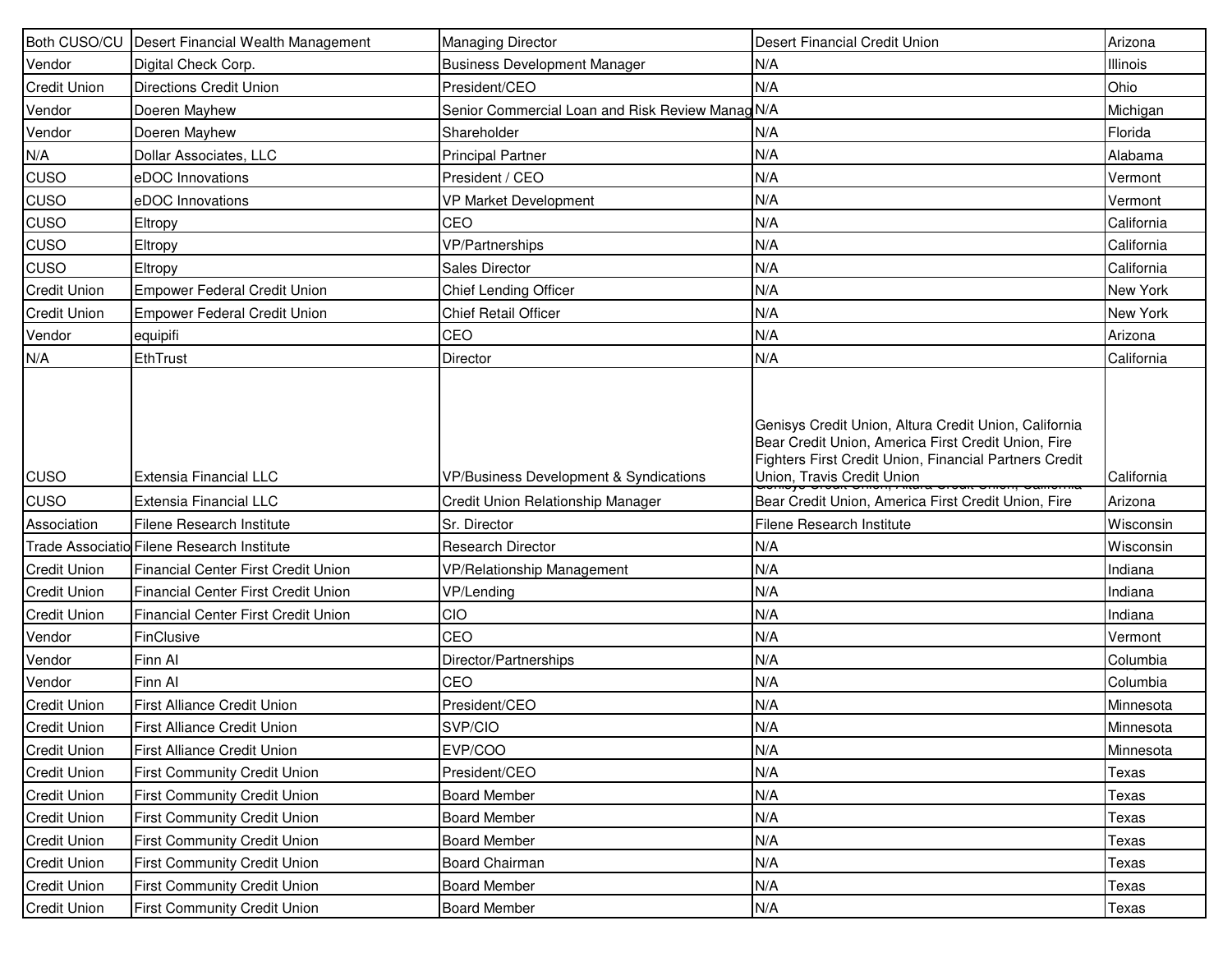| <b>Credit Union</b> | <b>First Community Credit Union</b>         | <b>Board Member</b>                | N/A                                             | Texas                   |
|---------------------|---------------------------------------------|------------------------------------|-------------------------------------------------|-------------------------|
| CUSO                | First Heritage Mortgage Services            | CEO                                | American Heritage                               | Pennsylvania            |
| <b>Credit Union</b> | First Service Credit Union                  | President/CEO                      | N/A                                             | Texas                   |
| Vendor              | Fiserv                                      | SVP/Credit Union Division          | N/A                                             | Florida                 |
| CUSO                | Gateway Services Group, LLC                 | <b>EVP</b>                         | N/A                                             | Colorado                |
| CUSO                | Gateway Services Group, LLC                 | <b>EVP</b>                         | N/A                                             | Colorado                |
| CUSO                | Gateway Services Group, LLC.                | President/CEO                      | N/A                                             | Colorado                |
| <b>Credit Union</b> | Georgia's Own Credit Union                  | Chief Strategy Officer             | N/A                                             | Georgia                 |
| CUSO                | Golden Plains Insurance Agency              | Manager                            | Golden Plains CU                                | Kansas                  |
| CUSO                | Golden Plains Insurance Agency              | <b>Board Member</b>                | Golden Plains CU                                | Kansas                  |
| Both CUSO/CU        | <b>Greater Texas CUSO LLC</b>               | <b>VP/Financial Solutions</b>      | <b>Greater Texas Credit Union</b>               | Texas                   |
| Vendor              | Hanisch Consulting                          | Principal                          | N/A                                             | Nevada                  |
| Credit Union        | Hawaii Central FCU                          | President                          | N/A                                             | Hawaii                  |
| CUSO                | HomeAdvantage                               | Senior Marketing Manager           | HomeAdvantage                                   | Illinois                |
| CUSO                | Honor Holdings, LLC                         | President                          | Honor Credit Union                              | Michigan                |
| <b>Credit Union</b> | Idaho Central Credit Union                  | VP/Wealth Management               | N/A                                             | Idaho                   |
| CUSO                | Idaho Central Insurance Services            | COO                                | Idaho Central Credit Union                      | Idaho                   |
| Vendor              | <b>IHC Group</b>                            | Director/Affinity Partnerships     | N/A                                             | New York                |
| Vendor              | <b>IHC Group</b>                            | Director/New Business Development  | N/A                                             | New York                |
| Vendor              | <b>iLending Direct</b>                      | Strategic Partnership Rep          | N/A                                             | Colorado                |
| Association         | Illinois Credit Union League                | President/CEO                      | N/A                                             | Illinois                |
| CUSO                | Illuma Labs, Inc.                           | Founder & CEO                      | Veridian, TDECU, Curql Fund                     | Texas                   |
| CUSO                | Illuma Labs, Inc.                           | Co-Founder & CTO                   | N/A                                             | Texas                   |
| Association         | Iowa Division of Credit Unions              | Analyst Examiner                   | Iowa Division of Credit Unions                  | lowa                    |
| Vendor              | <b>JUDI.AI</b>                              | <b>Head of Partnerships</b>        | N/A                                             | <b>British Columbia</b> |
| Vendor              | <b>JUDI.AI</b>                              | CEO                                | N/A                                             | <b>British Columbia</b> |
| Vendor              | Kasisto                                     | Marketing Director                 | Kasisto                                         | New York                |
| Vendor              | Kasisto                                     | Senior VP/Sales                    | Kasisto                                         | New York                |
| <b>Credit Union</b> | Kemba Credit Union                          | President/CEO                      | N/A                                             | Ohio                    |
| <b>Credit Union</b> | Kemba Credit Union                          | <b>Board Chairman</b>              | N/A                                             | Ohio                    |
|                     | Both CUSO/CU   Kinecta Federal Credit Union | <b>SVP/Chief Operating Officer</b> | Apollo/Kinecta Financial and Insurance Services | California              |
| <b>Credit Union</b> | Kinecta Federal Credit Union                | <b>Board Chair</b>                 | N/A                                             | California              |
| CUSO                | Kinecta Federal Credit Union                | Board of Directors/Treasurer       | Kinecta Financial Services                      | California              |
| Both CUSO/CU        | Launch CUSO Holdings, LLC                   | CEO                                | Launch Credit Union                             | Florida                 |
| Both CUSO/CU        | Leaders Edge                                | <b>EVP</b>                         | <b>Leaders Credit Union</b>                     | Tennessee               |
| Credit Union        | Leaders Edge Credit Union                   | <b>CLO</b>                         | N/A                                             | Tennessee               |
| Both CUSO/CU        | <b>LGE Insurance Services</b>               | President/CEO                      | <b>LGE Community Credit Union</b>               | Georgia                 |
| CUSO                | LGE Insurance Services                      | President/CEO                      | <b>LGE Community Credit Union</b>               | Georgia                 |
| CUSO                | LGE Insurance Services                      | Board of Managers                  | <b>LGE Community Credit Union</b>               | Georgia                 |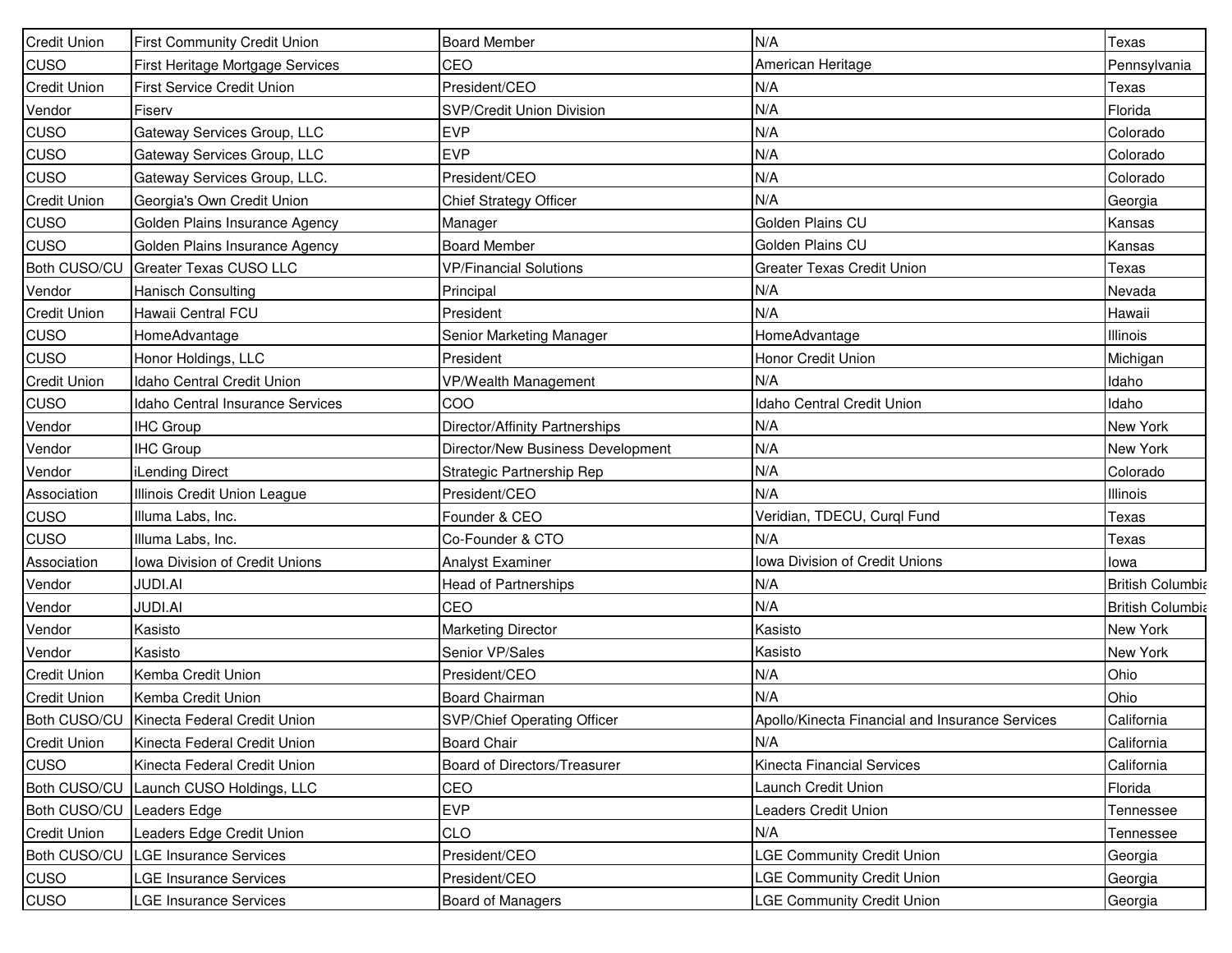| CUSO                | <b>GE Insurance Services</b>       | <b>VP/Insurance Services</b>              | <b>LGE Community Credit Union</b>                                                                                                                                                                                                                                | Georgia         |
|---------------------|------------------------------------|-------------------------------------------|------------------------------------------------------------------------------------------------------------------------------------------------------------------------------------------------------------------------------------------------------------------|-----------------|
| Vendor              | LoanPASS                           | SVP/Enterprise Development                | N/A                                                                                                                                                                                                                                                              | Florida         |
| Vendor              | LoanPASS                           | COO                                       | N/A                                                                                                                                                                                                                                                              | Florida         |
| CUSO                | LoanStar Technologies              | CEO                                       | Twinstar, Launch, TruMark Financial, Lafayette Federal Pennsylvania                                                                                                                                                                                              |                 |
| Vendor              | LoanStreet                         | CEO                                       | N/A                                                                                                                                                                                                                                                              | New York        |
| Both CUSO/CU        | Lone Star Credit Union             | CEO                                       | N/A                                                                                                                                                                                                                                                              | Texas           |
| Vendor              | <b>LPL Financial</b>               | <b>VP/Business Development</b>            | N/A                                                                                                                                                                                                                                                              | North Carolina  |
| Vendor              | LPL Financial                      | VP                                        | N/A                                                                                                                                                                                                                                                              | California      |
| Vendor              | LPL Financial                      | <b>VP/Business Development</b>            | N/A                                                                                                                                                                                                                                                              | Florida         |
| Vendor              | <b>LPL Financial</b>               | <b>AVP/Enterprise Solutions</b>           | N/A                                                                                                                                                                                                                                                              | South Carolina  |
| Both CUSO/CU LSC    |                                    | President                                 | <b>Services Credit Union</b>                                                                                                                                                                                                                                     | <b>Illinois</b> |
|                     | Trade Associatio LSCU & Affiliates | President                                 | <b>LEVERAGE</b>                                                                                                                                                                                                                                                  | Florida         |
| <b>Credit Union</b> | <b>MAC</b>                         | President/CEO                             | N/A                                                                                                                                                                                                                                                              | Alaska          |
| Both CUSO/CU        | Maps Credit Union                  | President/CEO                             | N/A                                                                                                                                                                                                                                                              | Oregon          |
| <b>Credit Union</b> | <b>Maps Credit Union</b>           | Chief People Officer                      | N/A                                                                                                                                                                                                                                                              | Oregon          |
| <b>Credit Union</b> | Maps Credit Union                  | Chief Revenue Officer                     | N/A                                                                                                                                                                                                                                                              | Oregon          |
| <b>Credit Union</b> | Maps Credit Union                  | Chief Experience Officer                  | N/A                                                                                                                                                                                                                                                              | Oregon          |
| CUSO                | <b>Maps Insurance Services</b>     | SVP/Portfolio Banking                     | <b>Maps Credit Union</b>                                                                                                                                                                                                                                         | Oregon          |
| N/A                 | Mastercard                         | Processors and Community Institutions EVP | N/A                                                                                                                                                                                                                                                              | New York        |
| Vendor              | Mastercard                         | VP, Strategic Projects                    | N/A                                                                                                                                                                                                                                                              | New York        |
| Vendor              | Mastercard                         | <b>Business Development</b>               | N/A                                                                                                                                                                                                                                                              | Georgia         |
| Vendor              | Mastercard                         | <b>Regional Director</b>                  | N/A                                                                                                                                                                                                                                                              | Florida         |
| Vendor              | Mastercard                         | <b>VP/Business Development</b>            | N/A                                                                                                                                                                                                                                                              | New Jersey      |
| CUSO                | Mbanq                              | CEO                                       | N/A                                                                                                                                                                                                                                                              | California      |
| CUSO                | Mbang                              | <b>VP Corporate Development</b>           | N/A                                                                                                                                                                                                                                                              | California      |
| <b>CUSO</b>         | <b>MBFS</b>                        | COO                                       | American Heritage FCU, Viriva Community CU,<br>American Spirit FCU, Century Heritage FCU, West<br>Aircomm FCU, Discovery FCU, Launch CU, Sun East<br>FCU, People First FCU, Erie FCU, Choice One<br>Community FCU, Eagle One FCU, and Services 1st<br><b>FCU</b> | Pennsylvania    |
| CUSO                | <b>MBFS</b>                        | CEO                                       | American Spirit FCU, Century Heritage FCU, West                                                                                                                                                                                                                  | Pennsylvania    |
| <b>CUSO</b>         | <b>MBFS</b>                        | VP/Fintech Lending                        | American Spirit FCU, Century Heritage FCU, West                                                                                                                                                                                                                  | Pennsylvania    |
| Vendor              | Medi-Share                         | <b>CMO</b>                                | N/A                                                                                                                                                                                                                                                              | Florida         |
| CUSO                | MEMBER ACCESS PROCESSING           | President/CEO                             | N/A                                                                                                                                                                                                                                                              | Washington      |
| <b>CUSO</b>         | Member First Mortgage              | <b>Executive Vice President</b>           | N/A                                                                                                                                                                                                                                                              | Texas           |
| <b>Credit Union</b> | Members 1st Federal Credit Union   | <b>AVP Loan Participation</b>             | N/A                                                                                                                                                                                                                                                              | Pennsylvania    |
| N/A                 | Messick Lauer & Smith P.C.         | Partner                                   | N/A                                                                                                                                                                                                                                                              | Pennsylvania    |
| N/A                 | Messick Lauer & Smith P.C.         | Attorney                                  | N/A                                                                                                                                                                                                                                                              | Pennsylvania    |
| N/A                 | Messick Lauer & Smith P.C.         | Associate                                 | N/A                                                                                                                                                                                                                                                              | Pennsylvania    |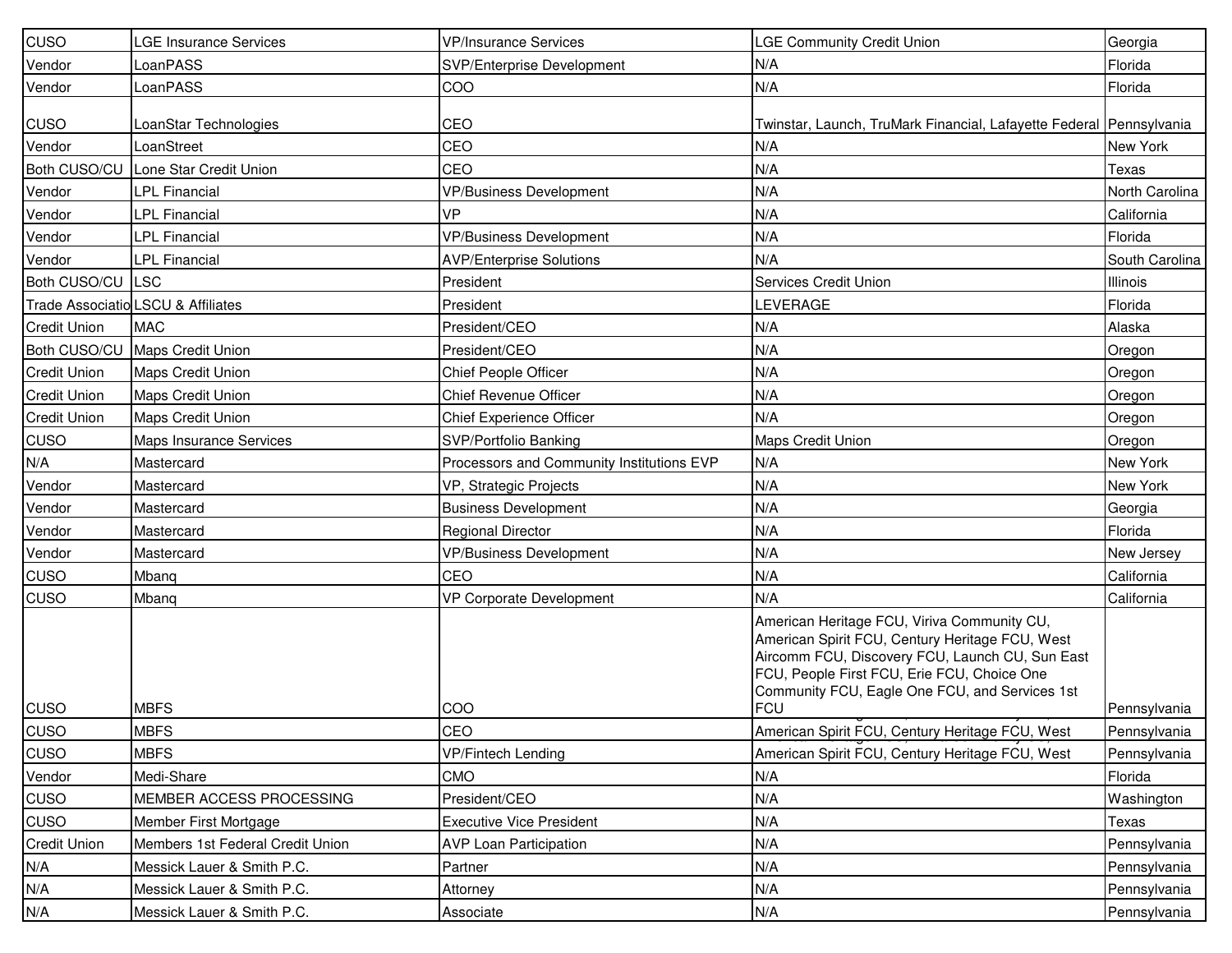| N/A                            | Messick Lauer & Smith P.C.                     | Associate                                       | N/A                                                                                               | Pennsylvania |
|--------------------------------|------------------------------------------------|-------------------------------------------------|---------------------------------------------------------------------------------------------------|--------------|
| Partner                        | Messick Lauer & Smith P.C.                     | Attorney                                        | N/A                                                                                               | Pennsylvania |
| <b>CUSO</b>                    | Michigan Business Connection                   | CEO                                             | N/A                                                                                               | Michigan     |
| Both CUSO/CU                   | Michigan State University Federal Credit Union | COO/Foresight                                   | N/A                                                                                               | Michigan     |
| Both CUSO/CU                   | Michigan State University Federal Credit Union | <b>Chief Risk Officer</b>                       | N/A                                                                                               | Michigan     |
| Both CUSO/CU                   | Michigan State University Federal Credit Union | Chief Community Development Officer             | N/A                                                                                               | Michigan     |
| Both CUSO/CU                   | Michigan State University Federal Credit Union | VP/Digital Strategy & Innovation                | N/A                                                                                               | Michigan     |
| Both CUSO/CU                   | Michigan State University Federal Credit Union | <b>CFO</b>                                      | N/A                                                                                               | Michigan     |
| <b>Credit Union</b>            | Michigan State University Federal Credit Union | President/CEO                                   | N/A                                                                                               | Michigan     |
| Vendor                         | <b>Midwest Loan Services</b>                   | President/CEO                                   | N/A                                                                                               | Wisconsin    |
| Vendor                         | <b>Midwest Loan Services</b>                   | <b>VP/Business Development</b>                  | N/A                                                                                               | Wisconsin    |
| <b>CUSO</b>                    | Ministry Partners Investment Company, LLC      | President/CEO                                   | ECCU, Navy, Patelco, ACCU, SAFE, San Francisco<br>Fire, Keypoint, Premier American, Unify, Wescom | California   |
| <b>CUSO</b>                    | Mission Federal Services, LLC                  | <b>CUSO President</b>                           | Mission Fed Credit Union                                                                          | California   |
| Vendor                         | Mitchell Stankovic                             | CEO                                             | N/A                                                                                               | Nevada       |
| N/A                            | Morrison Morrell Consulting                    | Owner                                           | N/A                                                                                               | Florida      |
| CUSO                           | Mortgage Solutions                             | Director/Mortgage Solutions                     | Vantage Credit Union                                                                              | Missouri     |
| <b>CUSO</b>                    | Mountain America Financial Services            | <b>CUSO President</b>                           | Mountain America Credit Union                                                                     | Utah         |
| <b>CUSO</b>                    | <b>MSS</b>                                     | CEO                                             | Credit Union of New Jersey/ United Teletech Financial                                             | New Jersey   |
| Vendor                         | MVi-Millennial Vision, Inc.                    | President/CEO                                   | N/A                                                                                               | Utah         |
| <b>CUSO</b>                    | My Member Insurance Agency, LLC                | CEO                                             | Frankenmuth Credit Union                                                                          | Michigan     |
| <b>Trade Associatio NACUSO</b> |                                                | President/CEO                                   | N/A                                                                                               | Michigan     |
| <b>Trade Associatio NACUSO</b> |                                                | Project Manager                                 | N/A                                                                                               | Michigan     |
| <b>Trade Associatio NACUSO</b> |                                                | Director of Operations                          | N/A                                                                                               | Michigan     |
| <b>Trade Associatio NASCUS</b> |                                                | <b>VP/Education</b>                             | N/A                                                                                               | Virginia     |
| <b>Trade Associatio NASCUS</b> |                                                | <b>VP/Member Relations</b>                      | N/A                                                                                               | Virginia     |
| <b>Trade Associatio NASCUS</b> |                                                | General Counsel/EVP                             | N/A                                                                                               | Virginia     |
| <b>Trade Associatio NASCUS</b> |                                                | Sr. Director/Communications & Marketing         | N/A                                                                                               | Virginia     |
| <b>Trade Associatio NASCUS</b> |                                                | <b>VP/State Programs and Supervisory Policy</b> | N/A                                                                                               | Virginia     |
| Association                    | <b>NASCUS</b>                                  | President/CEO                                   | N/A                                                                                               | Virginia     |
| Vendor                         | National Cooperative Bank                      | <b>VP</b>                                       | N/A                                                                                               | Virginia     |
| Vendor                         | National Cooperative Bank                      | <b>VP</b>                                       | N/A                                                                                               | Virginia     |
| Vendor                         | National Cooperative Bank                      | President                                       | N/A                                                                                               | Virginia     |
| Vendor                         | National Cooperative Bank                      | Senior Vice President                           | N/A                                                                                               | Virginia     |
| Association                    | National Credit Union Administration           | Senior Advisor                                  | N/A                                                                                               | Virginia     |
| Association                    | National Credit Union Administration           | Vice Chairman                                   | N/A                                                                                               | Virginia     |
| <b>NCUA</b>                    | National Credit Union Administration           | Senior Advisor                                  | N/A                                                                                               | Virginia     |
| <b>NCUA</b>                    | National Credit Union Administration           | <b>NCUA Board Member</b>                        | N/A                                                                                               | Virginia     |
|                                | Trade Associatio NBS/NACUSO Business Services  | CEO                                             | N/A                                                                                               | Michigan     |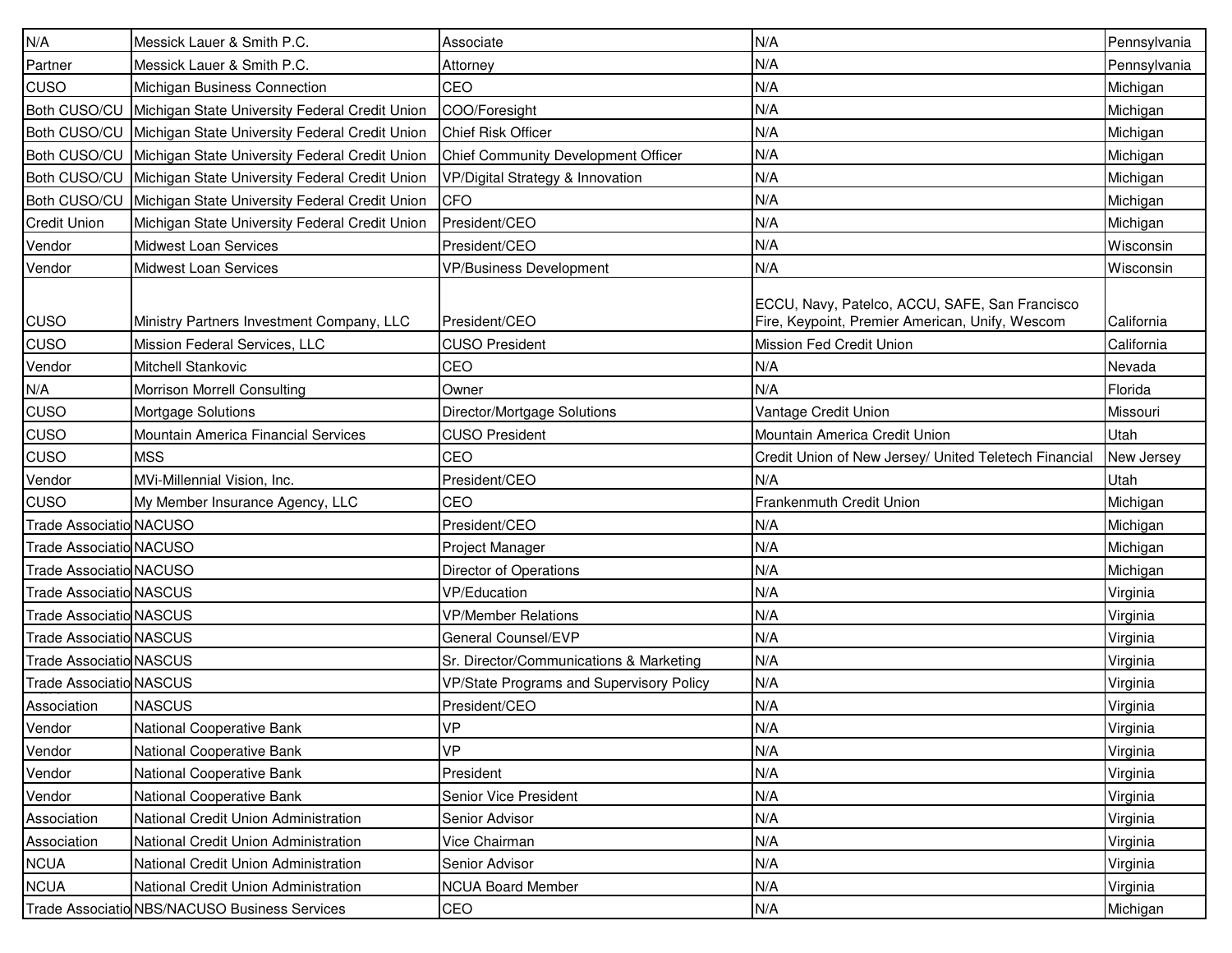| CUSO                             | <b>NetGiver</b>                                     | Co-Founder                              | SPIRE Credit Union, MY Credit Union, Mayo<br>Employees Federal Credit Union, Minnco Credit Union,<br>Central Minnesota Credit Union, SouthPoint Financial<br>Credit Union, Anoka Hennepin Credit Union, Minnesota<br><b>Credit Union Network</b> | Minnesota      |
|----------------------------------|-----------------------------------------------------|-----------------------------------------|--------------------------------------------------------------------------------------------------------------------------------------------------------------------------------------------------------------------------------------------------|----------------|
| <b>CUSO</b>                      | <b>NetGiver</b>                                     | President/Co-Founder                    | Employees Federal Credit Union, Minnco Credit Union,                                                                                                                                                                                             | Minnesota      |
|                                  | Trade Associatio Northwest Credit Union Association | <b>VP/Strategtic Partnerships</b>       | N/A                                                                                                                                                                                                                                              | Washington     |
| <b>CUSO</b>                      | Northwest Financial Advisors                        | President                               | Northwest Federal Credit Union                                                                                                                                                                                                                   | Virginia       |
| Vendor                           | Notarize                                            | <b>AVP Public Sector Relations</b>      | N/A                                                                                                                                                                                                                                              | Michigan       |
| <b>CUSO</b>                      | Nymbus                                              | Sr. Director/Content Strategy           | <b>Nymbus CUSO</b>                                                                                                                                                                                                                               | Texas          |
| <b>CUSO</b>                      | Nymbus                                              | Nymbus CUSO/Sr. Sales Executive         | Nymbus CUSO                                                                                                                                                                                                                                      | North Carolina |
| <b>CUSO</b>                      | <b>Nymbus</b>                                       | CEO                                     | Nymbus CUSO                                                                                                                                                                                                                                      | Florida        |
| <b>CUSO</b>                      | Nymbus CUSO                                         | Consultant                              | N/A                                                                                                                                                                                                                                              | Florida        |
| <b>CUSO</b>                      | <b>Nymbus CUSO</b>                                  | President                               | N/A                                                                                                                                                                                                                                              | Florida        |
| <b>CUSO</b>                      | <b>Nymbus CUSO</b>                                  | <b>Strategic Industry Consultant</b>    | N/A                                                                                                                                                                                                                                              | Texas          |
| Vendor                           | <b>OM Financial Group</b>                           | Senior Executive Benefits Consultant    | N/A                                                                                                                                                                                                                                              | Massachusetts  |
| Vendor                           | <b>OM Financial Group</b>                           | <b>Executive Benefits Consultant</b>    | N/A                                                                                                                                                                                                                                              | Massachusetts  |
| Both CUSO/CU                     | One Nevada Credit Union                             | President/Insurance Services            | One Nevada Credit Union                                                                                                                                                                                                                          | Nevada         |
| <b>Credit Union</b>              | <b>OneAZ Credit Union</b>                           | SVP, OneAZ Wealth Mgmt                  | N/A                                                                                                                                                                                                                                              | Arizona        |
| <b>Credit Union</b>              | <b>OneAZ Credit Union</b>                           | EVP, Chief of Retail Sales              | N/A                                                                                                                                                                                                                                              | Arizona        |
| CUSO                             | <b>Ongoing Operations</b>                           | VP/Sales                                | N/A                                                                                                                                                                                                                                              | Maryland       |
| <b>CUSO</b>                      | <b>Ongoing Operations</b>                           | Founder/CEO                             | N/A                                                                                                                                                                                                                                              | Maryland       |
| <b>CUSO</b>                      | Open Technology Solutions                           | <b>Chief Innovation Officer</b>         | Bellco, SECU, Bethpage                                                                                                                                                                                                                           | Colorado       |
| <b>CUSO</b>                      | Origence                                            | VP, Marketing                           | N/A                                                                                                                                                                                                                                              | California     |
| <b>CUSO</b>                      | Origence                                            | <b>Chief Revenue Officer</b>            | N/A                                                                                                                                                                                                                                              | California     |
| <b>Credit Union</b>              | <b>ORNL Federal Credit Union</b>                    | VP/Mortgage Lending                     | N/A                                                                                                                                                                                                                                              | Tennessee      |
| <b>Credit Union</b>              | Park City Credit Union                              | <b>Chief Retail Officer</b>             | N/A                                                                                                                                                                                                                                              | Wisconsin      |
| Vendor                           | Parkstone Financial Services - Aflac                | Account Executive - Parkstone Financial | N/A                                                                                                                                                                                                                                              | Florida        |
| Vendor                           | Parkstone Financial Services - Aflac                | Account Executive - Parkstone Financial | N/A                                                                                                                                                                                                                                              | Florida        |
| <b>Credit Union</b>              | Parsons Federal Credit Union                        | <b>CFO</b>                              | N/A                                                                                                                                                                                                                                              | North Carolina |
| <b>Credit Union</b>              | Parsons Federal Credit Union                        | President/CEO                           | N/A                                                                                                                                                                                                                                              | California     |
| N/A                              | <b>Paumier Strategic Solutions</b>                  | Owner                                   | N/A                                                                                                                                                                                                                                              | Oregon         |
| Both CUSO/CU                     | <b>PFFCU Financial, Inc.</b>                        | VP/Board of Directors                   | Police & Fire Federal Credit Union                                                                                                                                                                                                               | Pennsylvania   |
| <b>CUSO</b>                      | PFG/CUFN                                            | CEO                                     | N/A                                                                                                                                                                                                                                              | Arizona        |
| <b>Trade Associatio Plexcity</b> |                                                     | COO                                     | N/A                                                                                                                                                                                                                                              | California     |
| Vendor                           | Policygenius                                        | <b>Business Development Manager</b>     | N/A                                                                                                                                                                                                                                              | New York       |
| Vendor                           | Policygenius                                        | Director of Business Development        | N/A                                                                                                                                                                                                                                              | New York       |
| Vendor                           | Porch/Elite Insurance Group                         | Head of Strategic Partnerships          | N/A                                                                                                                                                                                                                                              | Tennessee      |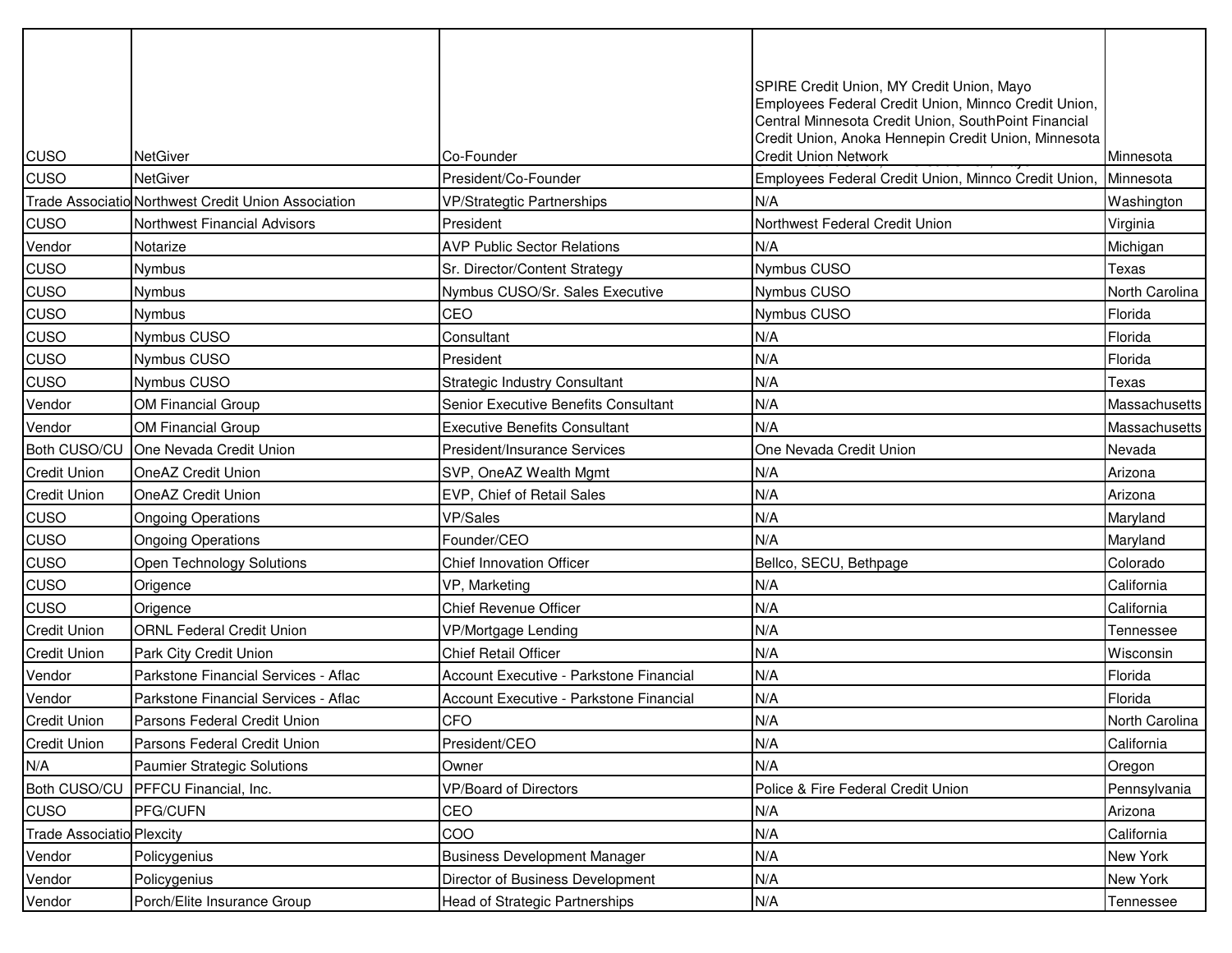| <b>CUSO</b>         | Posh                                 | CEO                                                                                                    | Multi-owned (can share list)                        | Massachusetts  |
|---------------------|--------------------------------------|--------------------------------------------------------------------------------------------------------|-----------------------------------------------------|----------------|
| Vendor              | Praxent                              | CEO                                                                                                    | N/A                                                 | Texas          |
| Vendor              | Praxent                              | <b>Associate Director</b>                                                                              | N/A                                                 | Texas          |
| Vendor              | Praxent                              | <b>Managing Partner</b>                                                                                | N/A                                                 | Texas          |
| N/A                 | Prisma Campaigns                     | Co-Founder/CEO                                                                                         | N/A                                                 | Florida        |
| CUSO                | <b>PSCU</b>                          | <b>EVP/Chief Experience Office</b>                                                                     | N/A                                                 | Florida        |
| CUSO                | PSCU                                 | Sr. Innovation Strategist                                                                              | N/A                                                 | Florida        |
| CUSO                | <b>PSCU</b>                          | SVP/Enterprise Risk Office & General Counsel                                                           | N/A                                                 | Florida        |
| CUSO                | Pure IT Credit Union Services        | CEO                                                                                                    | Lone Star Credit Union                              | Texas          |
| CUSO                | <b>Pure IT Credit Union Services</b> | CRO                                                                                                    | Lone Star Credit Union                              | Texas          |
| CUSO                | <b>QCash Financial</b>               | CEO                                                                                                    | <b>WSECU</b>                                        | Washington     |
| CUSO                | <b>QCash Financial</b>               | Manager/Marketing                                                                                      | WSECU                                               | New Mexico     |
| Vendor              | QuickPenny                           | CEO                                                                                                    | QuickPenny                                          | California     |
| Vendor              | QuickPenny                           | Advisor                                                                                                | QuickPenny                                          | California     |
| <b>Credit Union</b> | Quorum FCU                           | CEO                                                                                                    | N/A                                                 | New York       |
| <b>Credit Union</b> | Quorum FCU                           | President                                                                                              | N/A                                                 | New York       |
| CUSO                | <b>Rate Reset</b>                    | Director/Business Development                                                                          | N/A                                                 | Virginia       |
| CUSO                | <b>Rate Reset</b>                    | CEO                                                                                                    | N/A                                                 | Virginia       |
| CUSO                | <b>Rate Reset</b>                    | <b>Client Success Manager</b>                                                                          | N/A                                                 | Virginia       |
| Vendor              |                                      | Raymond James - Financial Institutions Division Sr. Assistant Division Director - Business Develop N/A |                                                     | Florida        |
| Vendor              | RenoFi                               | CEO & Cofounder                                                                                        | N/A                                                 | Pennsylvania   |
| Vendor              | RenoFi                               | <b>President and Cofounder</b>                                                                         | N/A                                                 | Pennsylvania   |
| Vendor              | <b>Renovation Finance LLC</b>        | COO                                                                                                    | N/A                                                 | Pennsylvania   |
| CUSO                | Reseda Group                         | <b>Head of Engineering</b>                                                                             | Michigan State University Federal Credit Union      | Michigan       |
| <b>CUSO</b>         | Reseda Group                         | <b>VP/Marketing</b>                                                                                    | Michigan State University Federal Credit Union      | Michigan       |
| <b>Credit Union</b> | Resource One Credit Union            | President/CEO                                                                                          | N/A                                                 | Texas          |
| <b>Credit Union</b> | Resource One Credit Union            | <b>Chief Strategy Officer</b>                                                                          | N/A                                                 | Texas          |
| CUSO                | Rochdale                             | CEO                                                                                                    | TwinStar Credit Union, Selco Community Credit Union | Kansas         |
| <b>CUSO</b>         | Rochdale                             | Vendor Risk Manager                                                                                    | TwinStar Credit Union, Selco Community Credit Union | Kansas         |
| <b>Credit Union</b> | <b>SAFE Federal Credit Union</b>     | EVP/COO                                                                                                | N/A                                                 | South Carolina |
| Vendor              | Securities America                   | President/Financial Institutions Division                                                              | Securities America                                  | Nebraska       |
| Vendor              | Securities America                   | <b>Relationship Consultant</b>                                                                         | Securities America                                  | New York       |
| <b>CUSO</b>         | Security Service Insurance           | SVP/Security Service Insurance                                                                         | Security Service FCU                                | Texas          |
| <b>CUSO</b>         | SELCO Group, Inc.                    | <b>VP/Insurance Services</b>                                                                           | <b>SELCO Community Credit Union</b>                 | Oregon         |
| Vendor              | Ser Tech                             | CEO                                                                                                    | Ser Tech                                            | California     |
| CUSO                | ServiStar Consulting                 | President/CEO                                                                                          | Community Choice (MI), 4Front (MI), Team One (MI)   | Florida        |
| <b>CUSO</b>         | <b>Shared Financial Services</b>     | President/SFS Inc.                                                                                     | Multiple                                            | Kansas         |
| <b>CUSO</b>         | Sherpa Technologies                  | President / CEO                                                                                        | Corporate One FCU                                   | Ohio           |
| N/A                 | Silvur Services LLC                  | CEO                                                                                                    | N/A                                                 | Delaware       |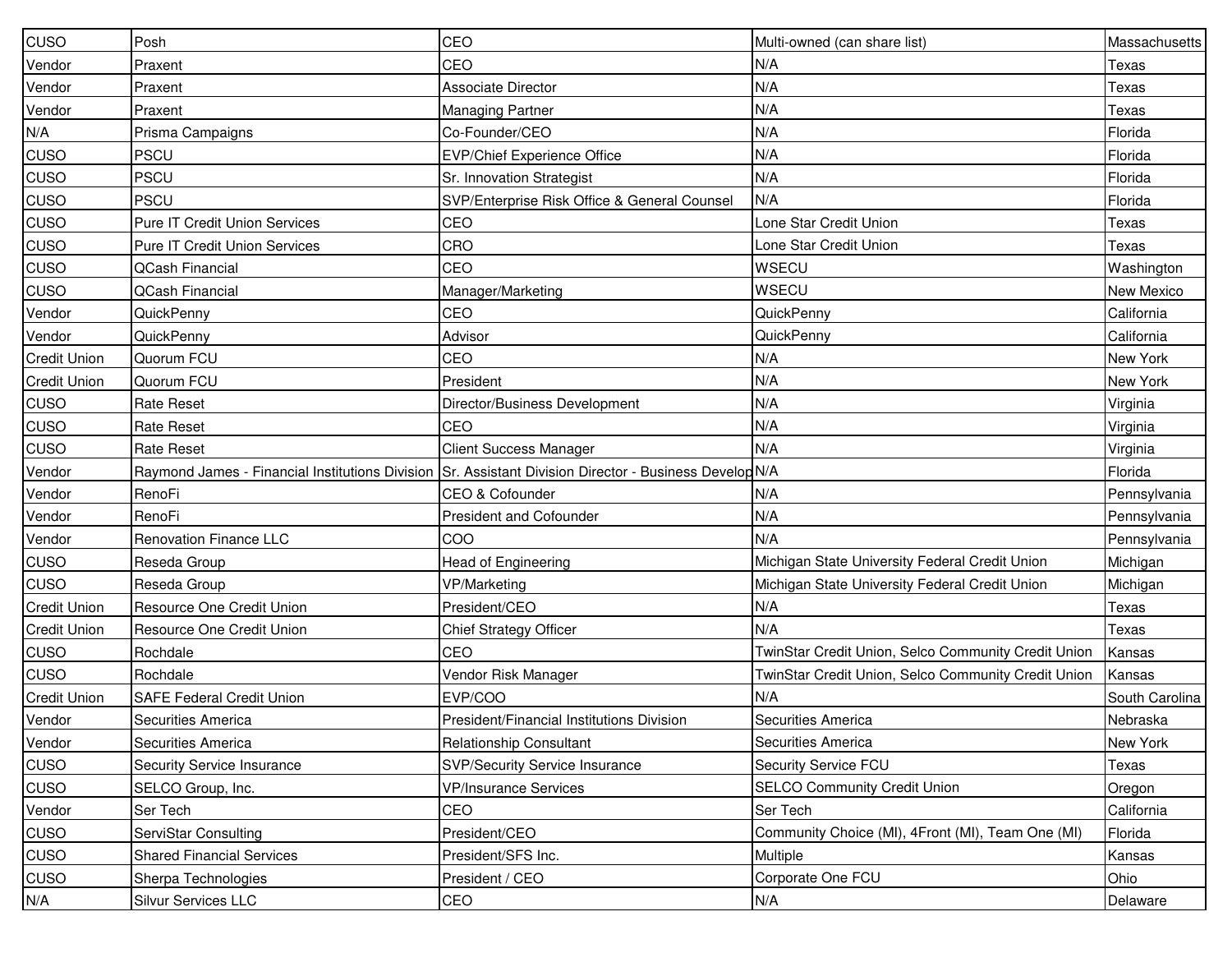| Vendor               | SimpleNexus                       | <b>Enterprise Sales Executive</b>          | SimpleNexus                                                                           | Utah          |
|----------------------|-----------------------------------|--------------------------------------------|---------------------------------------------------------------------------------------|---------------|
| Vendor               | SimpleNexus                       | <b>Business Development Representative</b> | N/A                                                                                   | Utah          |
| <b>Both CUSO/CU</b>  | Spave                             | CEO                                        | Michigan State University Federal Credit Union                                        | Michigan      |
| Both CUSO/CU         | Spave                             | Chief Partnership Officer/Spave            | Michigan State University Federal Credit Union                                        | Michigan      |
| <b>Both CUSO/CU</b>  | Spave                             | VP/Marketing of Spave                      | Michigan State University Federal Credit Union                                        | Michigan      |
| <b>Credit Union</b>  | <b>SPIRE Credit Union</b>         | President/CEO                              | N/A                                                                                   | Minnesota     |
| Vendor               | Stathis Partners, LLC             | <b>Managing Partner</b>                    | N/A                                                                                   | Massachusetts |
| <b>Both CUSO/CU</b>  | <b>STCU</b>                       | Treasurer & Balance Sheet Strategist       | N/A                                                                                   | Washington    |
| N/A                  | Stickley on Security              | VP/Sales                                   | N/A                                                                                   | California    |
| Speaker              | Stickley on Security              | CEO                                        | N/A                                                                                   | California    |
| <b>CUSO</b>          | <b>Strategic Income Solutions</b> | CEO                                        | Team One Credit Union (Frankenmuth CU and Alpena<br>Alcona Area CU)                   | Michigan      |
| N/A                  | Strategic Resource Management     | <b>SVP</b>                                 | N/A                                                                                   | Tennessee     |
| <b>CUSO</b>          | Structurefirst                    | Principal/Chief Strategy Officer           | Chicago Patrolman's Federal Credit Union                                              | Ohio          |
| Vendor               | <b>Strum Platform</b>             | President & COO                            | N/A                                                                                   | Washington    |
| Vendor               | <b>Strum Platform</b>             | Director of Strum Platform                 | N/A                                                                                   | Washington    |
| Vendor               | Strum Platform                    | CEO                                        | N/A                                                                                   | Washington    |
| N/A                  | STYSKAL, WIESE & MELCHIONE, LLP   | Partner                                    | N/A                                                                                   | California    |
| <b>CUSO</b>          | Superior Financial Solutions, LLC | President                                  | Superior Credit Union, Inc.                                                           | Ohio          |
| N/A                  | SW&M                              | Associate                                  | N/A                                                                                   | California    |
| Vendor               | <b>SWBC</b>                       | EVP/Lending & Insurance Solutions          | N/A                                                                                   | Texas         |
| CUSO                 | SwitchThink Solutions             | CEO                                        | Desert Financial Credit Union                                                         | Arizona       |
| <b>CUSO</b>          | Sync1 Systems                     | CEO                                        | 1st Community FCU, Y-12 FCU, Dupaco Community<br>CU, Neighbors FCU, Community West CU | Texas         |
| <b>CUSO</b>          | Sync1 Systems                     | VP/Sales & Marketing                       | 1st Community FCU, Y-12 FCU, Dupaco Community<br>CU, Neighbors FCU, Community West CU | Texas         |
| Both CUSO/CU   TDECU |                                   | EVP/COO                                    | <b>TDECU</b>                                                                          | Texas         |
| Both CUSO/CU TDECU   |                                   | <b>Board Member</b>                        | <b>TDECU</b>                                                                          | Texas         |
| Both CUSO/CU   TDECU |                                   | VP/Wealth Management                       | <b>TDECU</b>                                                                          | Texas         |
| Both CUSO/CU   TDECU |                                   | <b>Board Vice Chair</b>                    | <b>TDECU</b>                                                                          | Texas         |
| Both CUSO/CU   TDECU |                                   | Board Chairman                             | <b>TDECU</b>                                                                          | Texas         |
| Both CUSO/CU   TDECU |                                   | <b>Board Member</b>                        | <b>TDECU</b>                                                                          | Texas         |
| Both CUSO/CU   TDECU |                                   | <b>Board Member</b>                        | <b>TDECU</b>                                                                          | Texas         |
| Both CUSO/CU   TDECU |                                   | CIO                                        | <b>TDECU</b>                                                                          | Texas         |
| Both CUSO/CU TDECU   |                                   | Director/Digital Marketing                 | <b>TDECU</b>                                                                          | Texas         |
| Both CUSO/CU   TDECU |                                   | SVP/Chief of Staff                         | <b>TDECU</b>                                                                          | Texas         |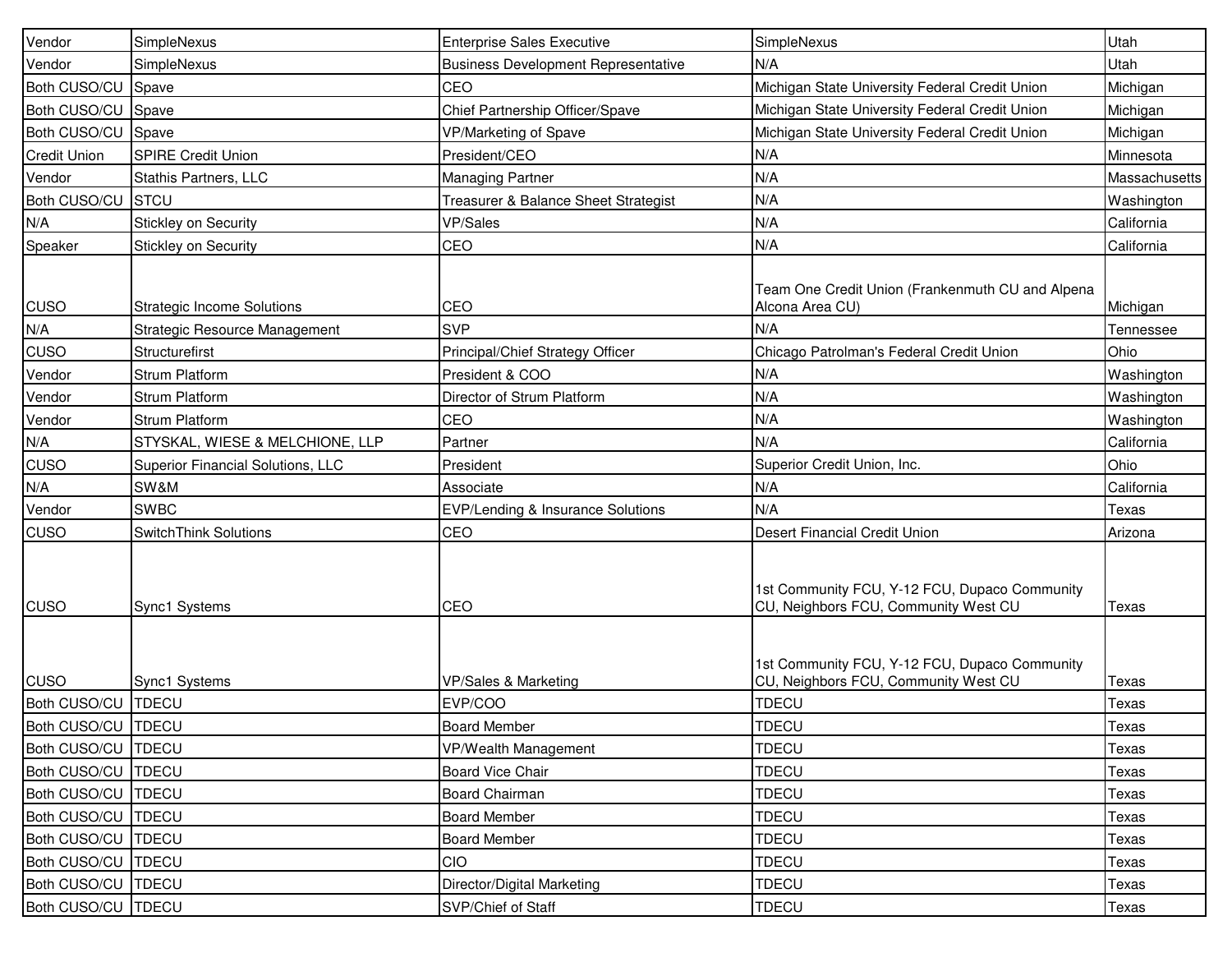| Both CUSO/CU   TDECU |                                       | EVP/CFO                                                                     | <b>TDECU</b>                                                                                                            | Texas         |
|----------------------|---------------------------------------|-----------------------------------------------------------------------------|-------------------------------------------------------------------------------------------------------------------------|---------------|
| Both CUSO/CU   TDECU |                                       | <b>Board Member</b>                                                         | <b>TDECU</b>                                                                                                            | Texas         |
| Both CUSO/CU   TDECU |                                       | <b>VP/Human Resources</b>                                                   | <b>TDECU</b>                                                                                                            | Texas         |
| Both CUSO/CU         | <b>TDECU</b>                          | President/CEO                                                               | <b>TDECU</b>                                                                                                            | Texas         |
| <b>Credit Union</b>  | Team One Credit Union                 | <b>Executive/Corporate Holdings</b>                                         | N/A                                                                                                                     | Michigan      |
| <b>CUSO</b>          | Texas Business Lenders Group          | President                                                                   | United Heritage CU, EECU, First Community CU, 1st<br>Community FCU, Firstmark CU, Community Resource<br>CU, CU of Texas | Texas         |
| Association          | <b>Texas Credit Union Department</b>  | Commissioner                                                                | N/A                                                                                                                     | Texas         |
| <b>Credit Union</b>  | <b>Texas Trust Credit Union</b>       | <b>CUSO Board Chair</b>                                                     | N/A                                                                                                                     | Texas         |
| CUSO                 | TFCU Holdings, LLC                    | VP of TFCU Holdings                                                         | <b>TFCU</b>                                                                                                             | Texas         |
| CUSO                 | The Servion Group                     | COO                                                                         | N/A                                                                                                                     | Minnesota     |
| CUSO                 | The Servion Group                     | CEO                                                                         | N/A                                                                                                                     | Minnesota     |
| CUSO                 | The Servion Group                     | CFO                                                                         | N/A                                                                                                                     | Minnesota     |
| CUSO                 | The Servion Group                     | <b>SVP</b>                                                                  | N/A                                                                                                                     | Minnesota     |
| <b>CUSO</b>          | The Servion Group                     | Administrator                                                               | N/A                                                                                                                     | Minnesota     |
| <b>CUSO</b>          | Tinker Financial Services, LLC        | <b>SVP</b>                                                                  | <b>Tinker Federal Credit Union</b>                                                                                      | Oklahoma      |
| <b>Credit Union</b>  | <b>Together Credit Union</b>          | VP/RE                                                                       | N/A                                                                                                                     | Missouri      |
| Vendor               | <b>Travelers</b>                      | Director                                                                    | N/A                                                                                                                     | New Hampshire |
| CUSO                 | Trellance, Inc.                       | SVP/Sales                                                                   | N/A                                                                                                                     | Florida       |
| CUSO                 | Trellance, Inc.                       | CEO                                                                         | N/A                                                                                                                     | Florida       |
| CUSO                 | Trellance, Inc.                       | <b>Chief Product Officer</b>                                                | N/A                                                                                                                     | Florida       |
| <b>CUSO</b>          | Trellance, Inc.                       | <b>General Counsel</b>                                                      | N/A                                                                                                                     | Florida       |
| <b>CUSO</b>          | Trellance, Inc.                       | Event Manager                                                               | N/A                                                                                                                     | Florida       |
| <b>CUSO</b>          | Trellance, Inc.                       | Offshore Delivery Officer/India Managing Director N/A                       |                                                                                                                         | Ohio          |
| <b>CUSO</b>          | Trellance, Inc.                       | <b>Chief Financial Officer</b>                                              | N/A                                                                                                                     | Florida       |
| CUSO                 | Trellance, Inc.                       | <b>Chief Growth Officer</b>                                                 | N/A                                                                                                                     | Florida       |
| <b>CUSO</b>          | Trellance, Inc.                       | Chief of Staff                                                              | N/A                                                                                                                     | Florida       |
| <b>CUSO</b>          | Trellance, Inc.                       | Sr. National Sales Executive                                                | N/A                                                                                                                     | Florida       |
| CUSO                 | Trellance, Inc.                       | CEO                                                                         | N/A                                                                                                                     | Florida       |
| <b>CUSO</b>          | Trellance, Inc.                       | Director Data Science Solutions                                             | N/A                                                                                                                     | Florida       |
| CUSO                 | Trellance, Inc.                       | <b>AVP Client Engagement</b>                                                | N/A                                                                                                                     | Florida       |
| Vendor               | Trust & Will                          | Partnership Manager                                                         | N/A                                                                                                                     | California    |
| Vendor               | Trust & Will                          | <b>Head of Partnerships</b>                                                 | N/A                                                                                                                     | California    |
| <b>Both CUSO/CU</b>  | Tucson Federal Resource Alliance, LLC | EVP/COO                                                                     | Tucson Federal Credit Union                                                                                             | Arizona       |
| <b>Both CUSO/CU</b>  | Tucson Federal Resource Alliance, LLC | Chief CUSO Officer                                                          | Tucson Federal Credit Union                                                                                             | Arizona       |
| <b>Both CUSO/CU</b>  | UHCU Insurance Services, LLC          | Manager/Subsidiary Operations & Insurance Sery United Heritage Credit Union |                                                                                                                         | Texas         |